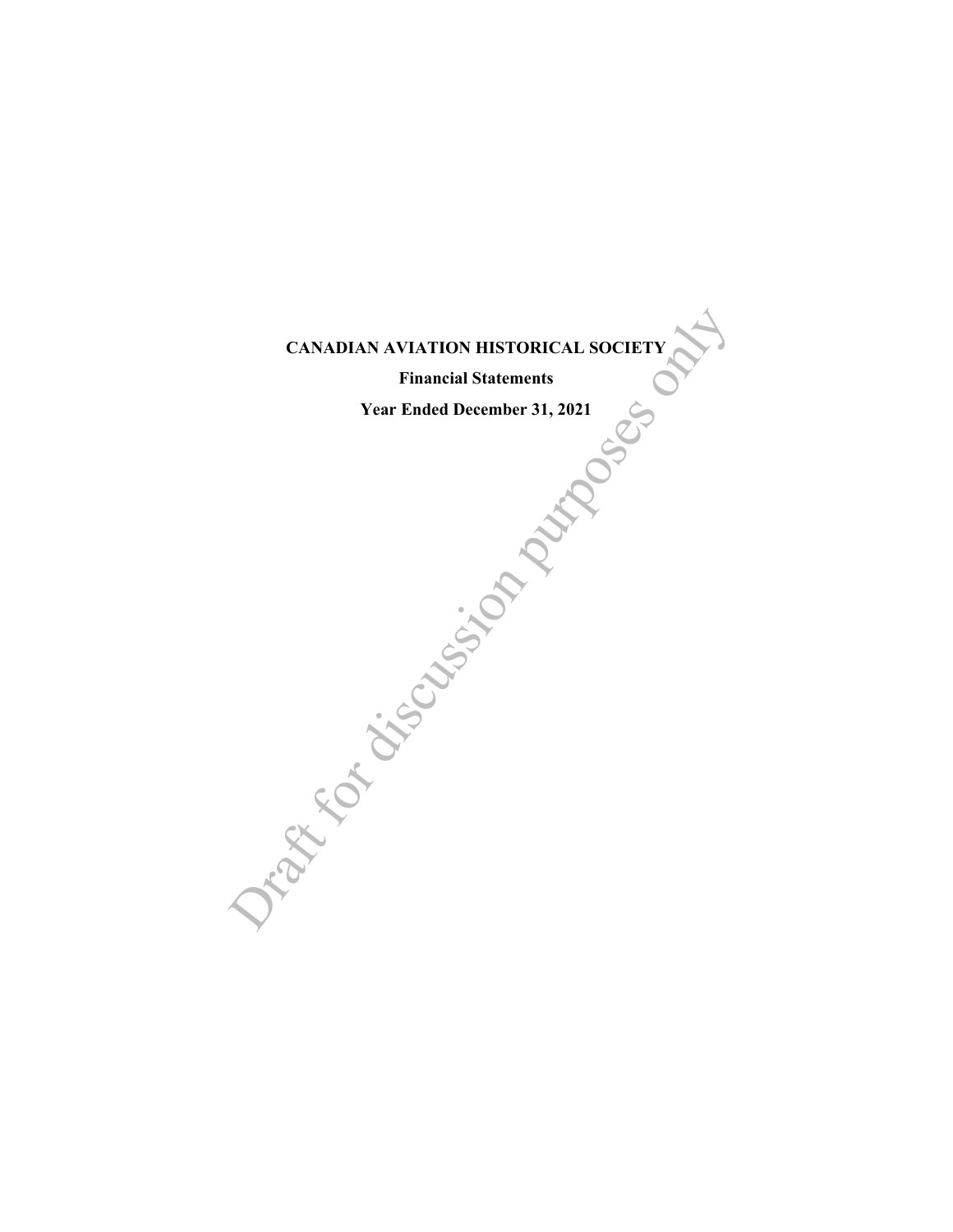### **Index to Financial Statements**

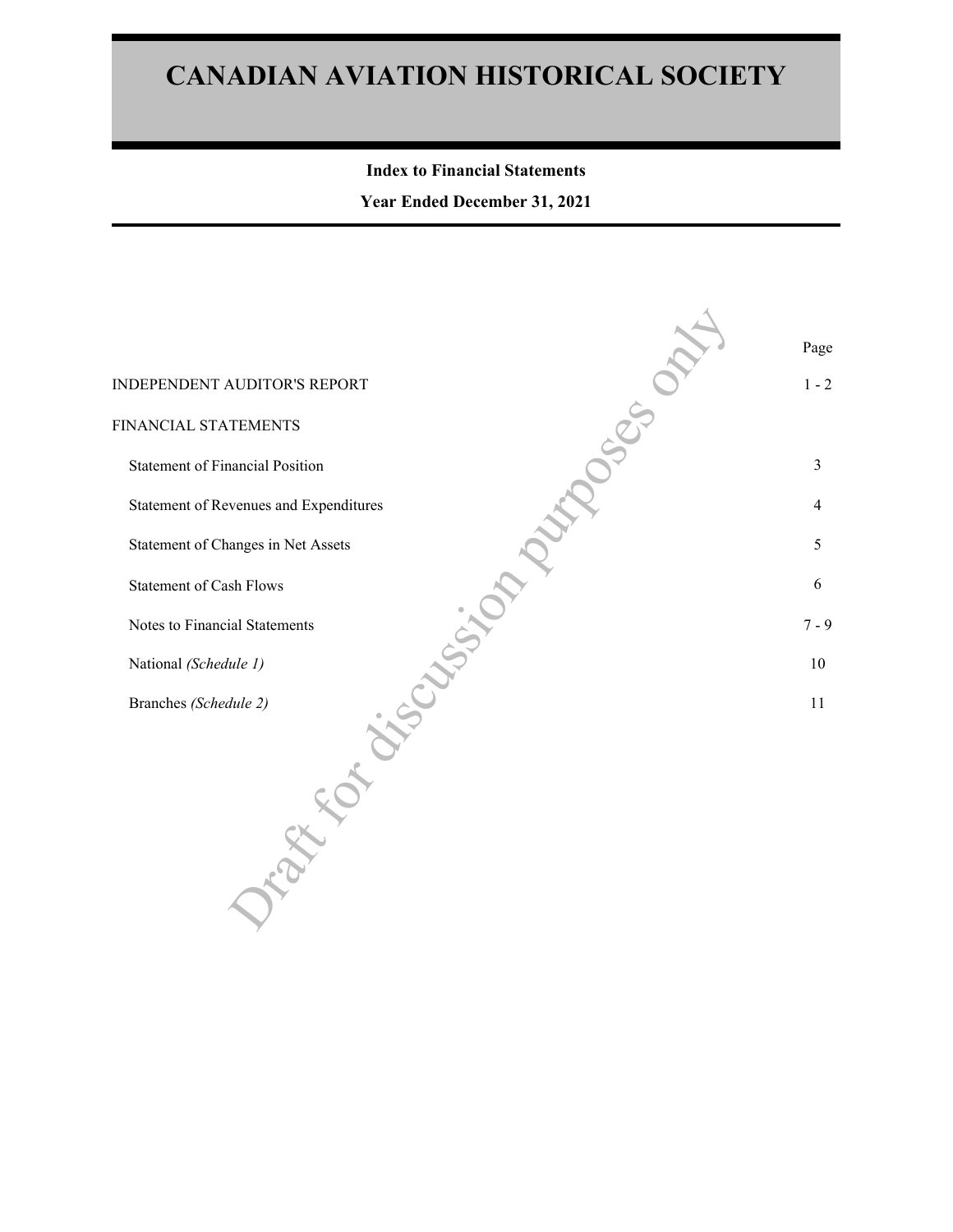

### **INDEPENDENT AUDITOR'S REPORT**

To the Directors of Canadian Aviation Historical Society

#### *Qualified Opinion*

We have audited the financial statements of Canadian Aviation Historical Society (the Organization), which comprise the statement of financial position as at December 31, 2021, and the statements of revenues and expenditures, changes in net assets and cash flows for the year then ended, and notes to the financial statements, including a summary of significant accounting policies.

In our opinion, except for the possible effects of the matter described in the *Basis for Qualified Opinion* section of our report, the accompanying financial statements present fairly, in all material respects, the financial position of the Organization as at December 31, 2021, and the results of its operations and cash flows for the year then ended in accordance with Canadian accounting standards for not-for-profit organizations (ASNPO)

#### *Basis for Qualified Opinion*

Canadian Aviation Historical Society<br>
the financial statements of Canadian Aviation Historical Society (the Organ<br>
emerned of financial position as at December 31, 2021, and the statements<br>
orges in net sasets and cash fl In common with many charitable organizations, the Organization derives revenue from donations, memberships and miscellaneous fundraising sources, the completeness of which is not susceptible of satisfactory audit verification. Accordingly, our verification of these revenues was limited to the amounts recorded in the records of the Organization and we were not able to determine whether any adjustments might be necessary to contributions, excess of revenues over expenses, current assets and net assets. The predecessor auditor's opinion on the financial statements for the year ended December 31, 2020 was modified accordingly because of the possible effects of this limitation of scope.

We conducted our audit in accordance with Canadian generally accepted auditing standards. Our responsibilities under those standards are further described in the *Auditor's Responsibilities for the Audit of the Financial Statements* section of our report. We are independent of the Organization in accordance with ethical requirements that are relevant to our audit of the financial statements in Canada, and we have fulfilled our other ethical responsibilities in accordance with these requirements. We believe that the audit evidence we have obtained is sufficient and appropriate to provide a basis for our qualified audit opinion.

#### *Other Matter*

The financial statements for the year ended December 31, 2020 were audited by another auditor who expressed a qualified opinion on those financial statements on June 27, 2021 for the reasons described in the *Basis for Qualified Opinion* section.

#### *Responsibilities of Management and Those Charged with Governance for the Financial Statements*

Management is responsible for the preparation and fair presentation of the financial statements in accordance with ASNPO, and for such internal control as management determines is necessary to enable the preparation of financial statements that are free from material misstatement, whether due to fraud or error.

In preparing the financial statements, management is responsible for assessing the Organization's ability to continue as a going concern, disclosing, as applicable, matters related to going concern and using the going concern basis of accounting unless management either intends to liquidate the Organization or to cease operations, or has no realistic alternative but to do so.

Those charged with governance are responsible for overseeing the Organization's financial reporting process.

*(continues)*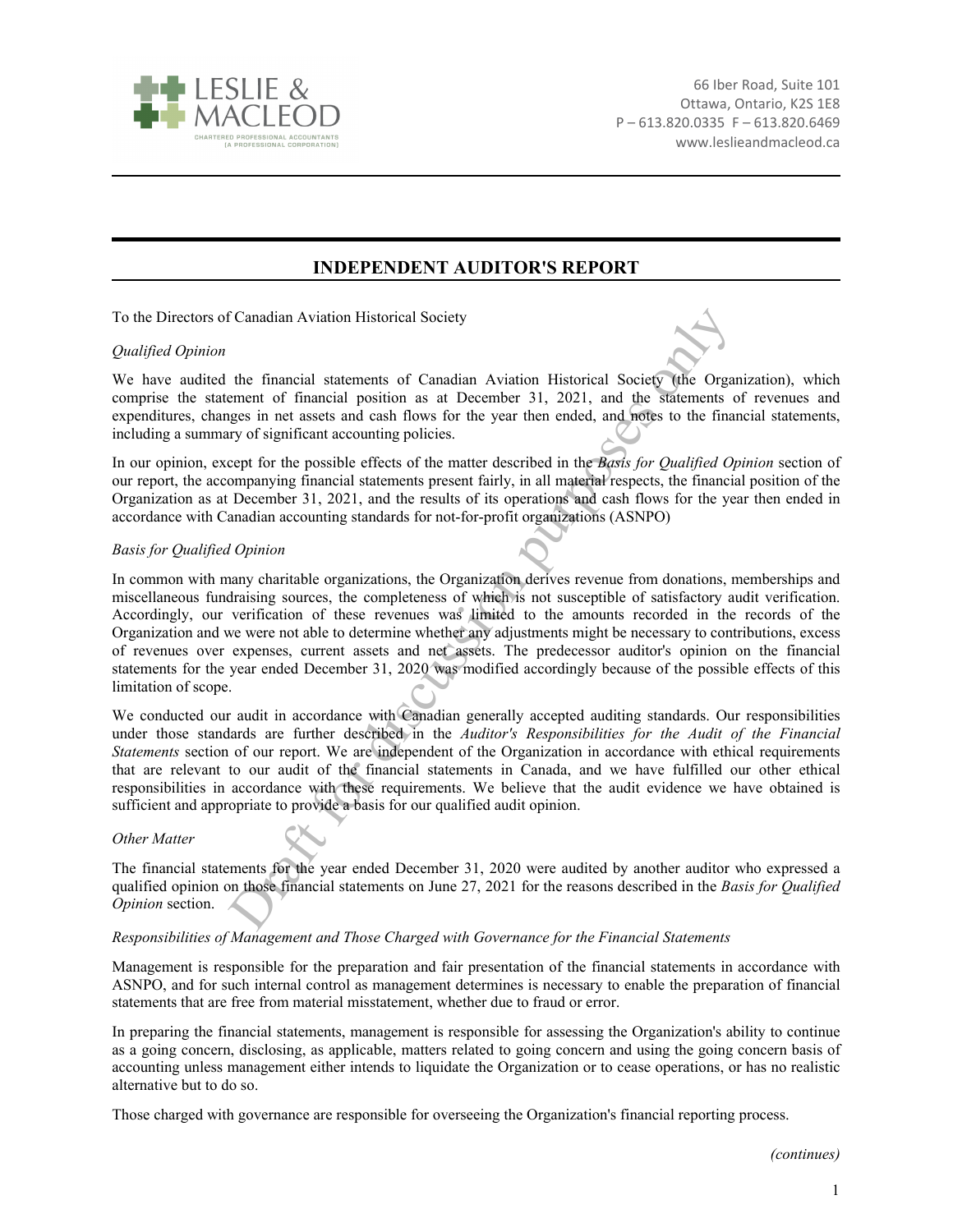Independent Auditor's Report to the To the Directors of Canadian Aviation Historical Society *(continued)*

#### *Auditor's Responsibilities for the Audit of the Financial Statements*

Our objectives are to obtain reasonable assurance about whether the financial statements as a whole are free from material misstatement, whether due to fraud or error, and to issue an auditor's report that includes our opinion. Reasonable assurance is a high level of assurance, but is not a guarantee that an audit conducted in accordance with Canadian generally accepted auditing standards will always detect a material misstatement when it exists. Misstatements can arise from fraud or error and are considered material if, individually or in the aggregate, they could reasonably be expected to influence the economic decisions of users taken on the basis of these financial statements.

As part of an audit in accordance with Canadian generally accepted auditing standards, we exercise professional judgment and maintain professional skepticism throughout the audit. We also:

- Identify and assess the risks of material misstatement of the financial statements, whether due to fraud or error, design and perform audit procedures responsive to those risks, and obtain audit evidence that is sufficient and appropriate to provide a basis for our opinion. The risk of not detecting a material misstatement resulting from fraud is higher than for one resulting from error, as fraud may involve collusion, forgery, intentional omissions, misrepresentations, or the override of internal control.
- Obtain an understanding of internal control relevant to the audit in order to design audit procedures that are appropriate in the circumstances, but not for the purpose of expressing an opinion on the effectiveness of the Organization's internal control.
- Evaluate the appropriateness of accounting policies used and the reasonableness of accounting estimates and related disclosures made by management.
- it in accordance with Canadian generally accepted auditing standards, we exertain professional skepticism throughout the audit. We also:<br>
sassess the risks of material misstatement of the financial statements, whether due Conclude on the appropriateness of management's use of the going concern basis of accounting and, based on the audit evidence obtained, whether a material uncertainty exists related to events or conditions that may cast significant doubt on the Organization's ability to continue as a going concern. If we conclude that a material uncertainty exists, we are required to draw attention in our auditor's report to the related disclosures in the financial statements or, if such disclosures are inadequate, to modify our opinion. Our conclusions are based on the audit evidence obtained up to the date of our auditor's report. However, future events or conditions may cause the Organization to cease to continue as a going concern.
- Evaluate the overall presentation, structure and content of the financial statements, including the disclosures, and whether the financial statements represent the underlying transactions and events in a manner that achieves fair presentation.

We communicate with those charged with governance regarding, among other matters, the planned scope and timing of the audit and significant audit findings, including any significant deficiencies in internal control that we identify during our audit.

Ottawa, Ontario **Leslie & MacLeod, Chartered Professional Accountants** Leslie & MacLeod, Chartered Professional Accountants (A Professional Corporation) Authorized to practise public accounting by the Chartered Professional Accountants of Ontario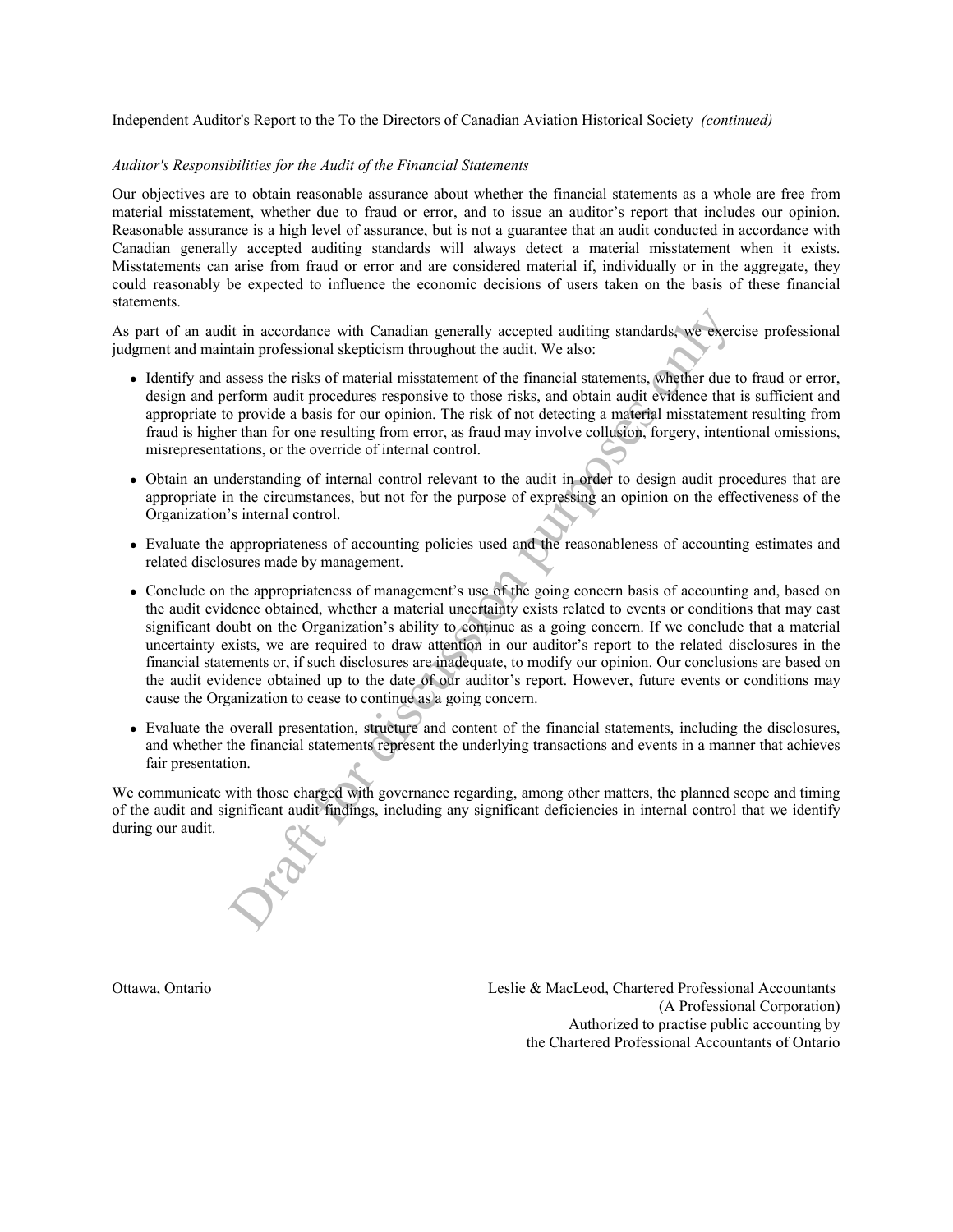### **Statement of Financial Position**

**December 31, 2021**

|                                                                                                               |                           | 2021                                | 2020                                     |
|---------------------------------------------------------------------------------------------------------------|---------------------------|-------------------------------------|------------------------------------------|
| <b>ASSETS</b>                                                                                                 |                           |                                     |                                          |
| <b>CURRENT</b><br>Cash<br>Short term investments (Note 3)<br>Public service body rebates<br>Prepaid expenses  | $\boldsymbol{\mathsf{S}}$ | 104,617<br>13,234<br>3,228<br>2,359 | \$<br>83,888<br>42,589<br>4,192<br>2,132 |
| <b>LONG TERM INVESTMENT</b> (Note 4)                                                                          |                           | 123,438<br>28,458                   | 132,801                                  |
|                                                                                                               | $\mathbb S$               | 151,896                             | \$<br>132,801                            |
| <b>LIABILITIES AND NET ASSETS</b>                                                                             |                           |                                     |                                          |
| <b>CURRENT</b><br>Accounts payable and accrued liabilities<br>Funds held in trust<br>Deferred membership fees | $\mathbb S$               | 8,694<br>8,824<br>8,646             | \$<br>6,900<br>9,824<br>7,649            |
|                                                                                                               |                           | 26,164                              | 24,373                                   |
| <b>NET ASSETS</b>                                                                                             |                           | 125,732                             | 108,428                                  |
|                                                                                                               |                           | \$151,896                           | \$<br>132,801                            |
| $\alpha$                                                                                                      |                           |                                     |                                          |
| ON BEHALF OF THE BOARD                                                                                        |                           |                                     |                                          |
| Director                                                                                                      |                           |                                     |                                          |

\_\_\_\_\_\_\_\_\_\_\_\_\_\_\_\_\_\_\_\_\_\_\_\_\_\_\_\_\_ *Director*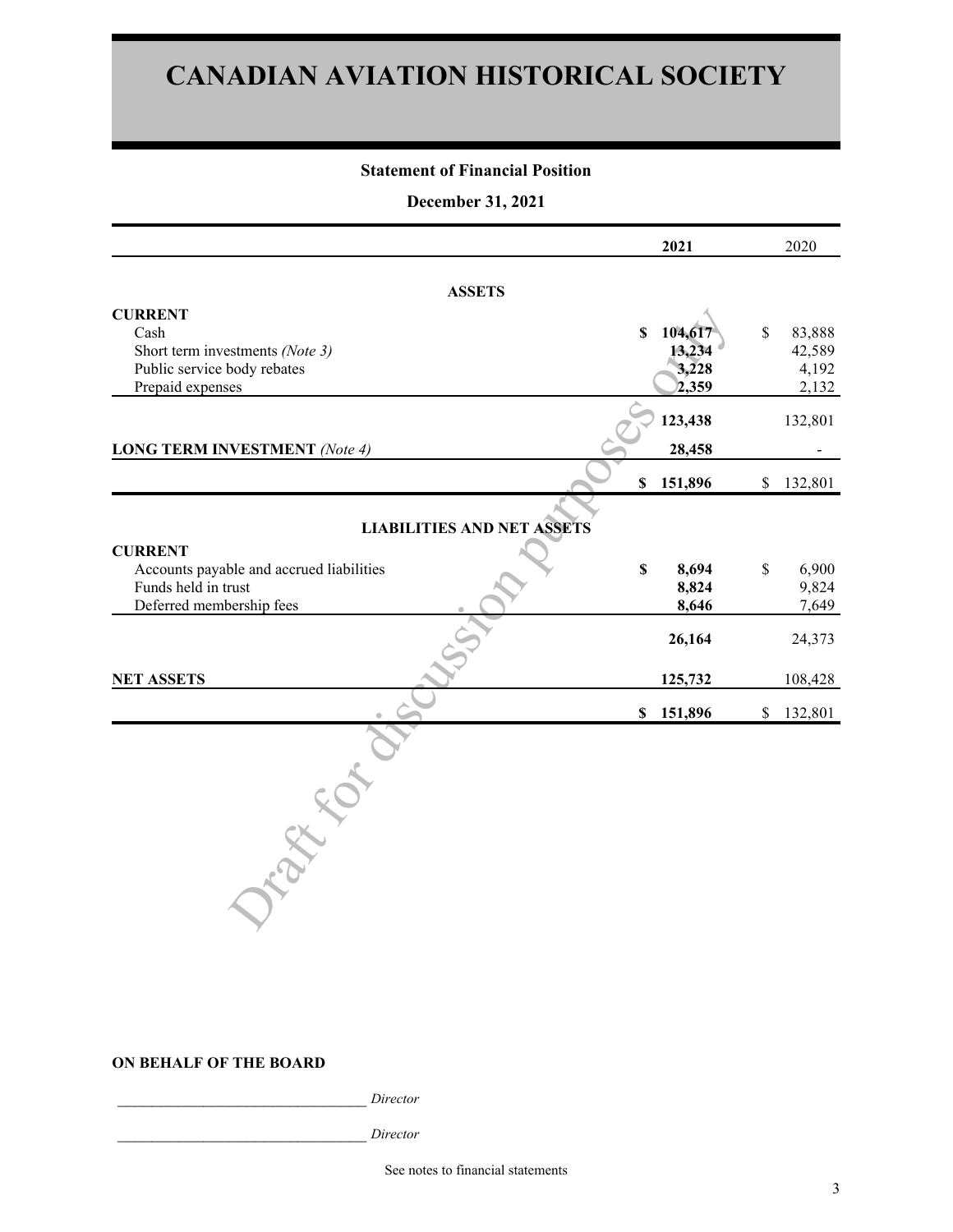### **Statement of Revenues and Expenditures**

|                                                                       |                           | 2021             |             | 2020             |
|-----------------------------------------------------------------------|---------------------------|------------------|-------------|------------------|
| <b>REVENUES</b><br>National (Schedule 1)<br>Branches (Schedule 2)     | $\boldsymbol{\mathsf{S}}$ | 48,826<br>35,858 | $\mathbb S$ | 65,124<br>23,110 |
|                                                                       |                           | 84,684           |             | 88,234           |
| <b>EXPENDITURES</b><br>National (Schedule 1)<br>Branches (Schedule 2) |                           | 47,360<br>20,020 |             | 52,006<br>21,491 |
|                                                                       |                           | 67,380           |             | 73,497           |
| <b>EXCESS OF REVENUES OVER EXPENDITURES</b>                           | $\mathbb{S}$              | 17,304           | \$          | 14,737           |
| Discounted May<br>in the<br>REC                                       |                           |                  |             |                  |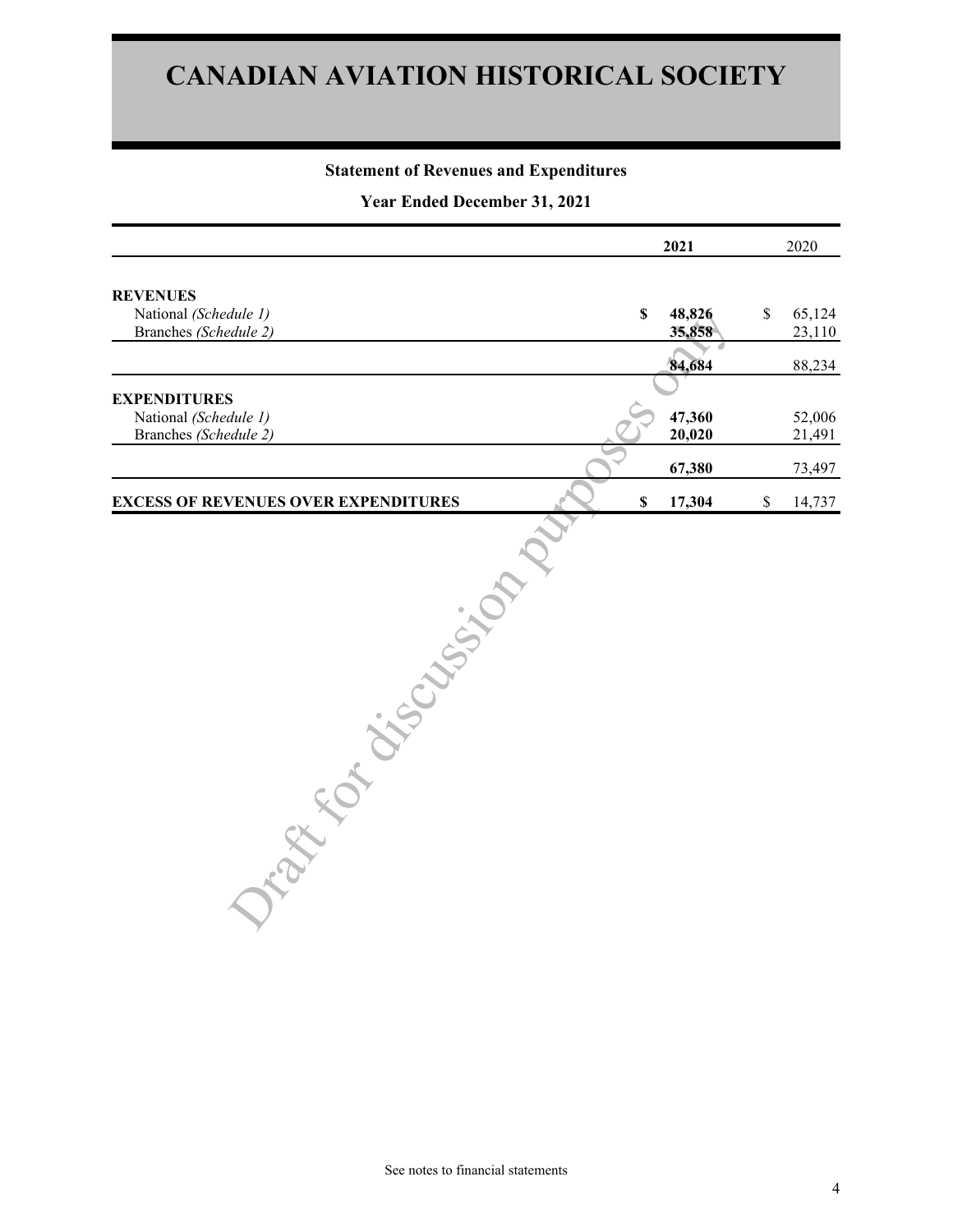### **Statement of Changes in Net Assets**

|                                             |             | 2021    |               | 2020    |
|---------------------------------------------|-------------|---------|---------------|---------|
|                                             |             |         |               |         |
| <b>NET ASSETS - BEGINNING OF YEAR</b>       | $\mathbb S$ | 108,428 | $\mathcal{S}$ | 93,691  |
| <b>EXCESS OF REVENUES OVER EXPENDITURES</b> |             | 17,304  |               | 14,737  |
| <b>NET ASSETS - END OF YEAR</b>             | $\mathbb S$ | 125,732 | $\$$          | 108,428 |
| Imposed                                     |             |         |               |         |
|                                             |             |         |               |         |
|                                             |             |         |               |         |
| Tape of Chicago and P                       |             |         |               |         |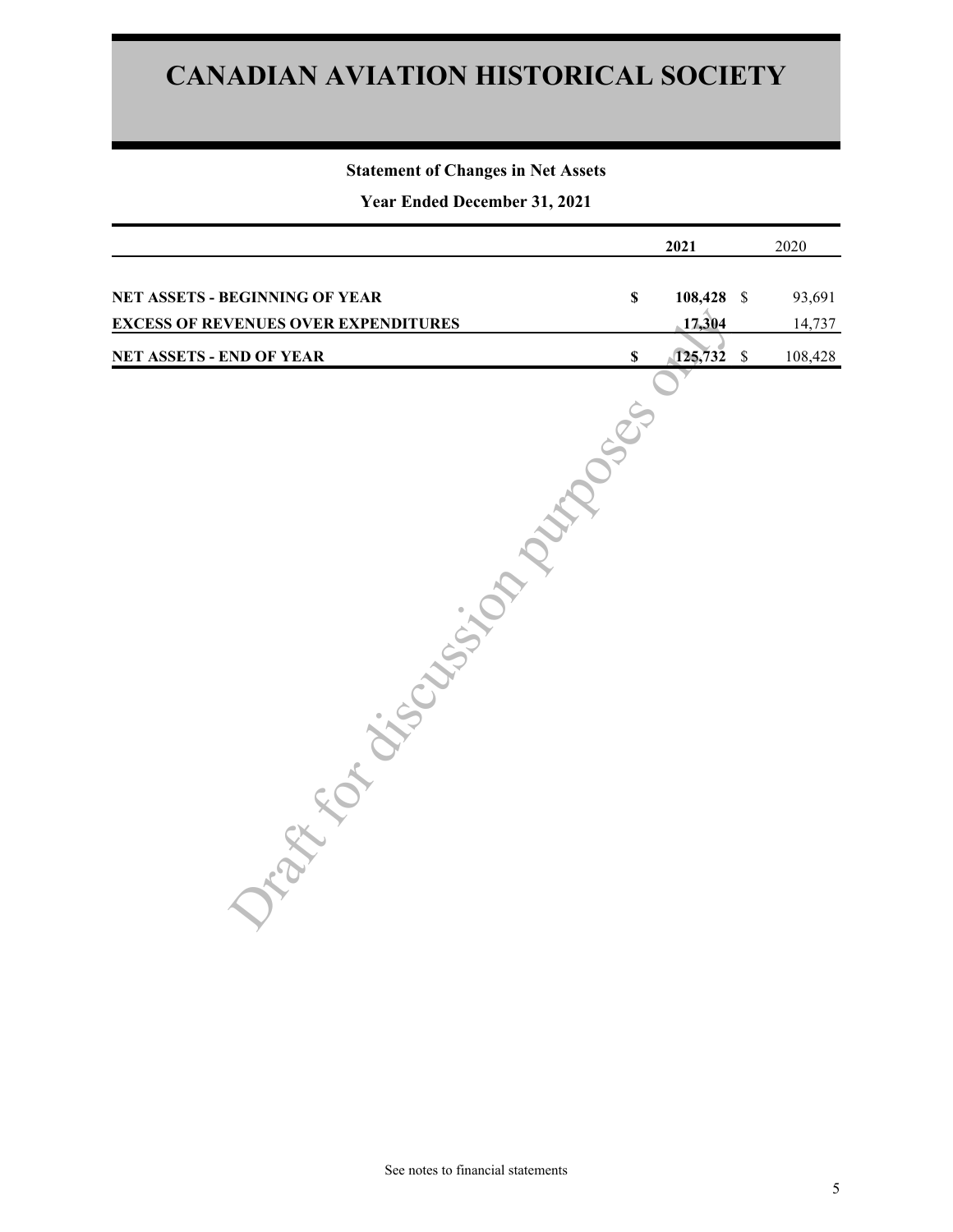### **Statement of Cash Flows**

|                                                                                     |             | 2021                      |              | 2020             |
|-------------------------------------------------------------------------------------|-------------|---------------------------|--------------|------------------|
| <b>OPERATING ACTIVITIES</b><br>Excess of revenues over expenditures                 | $\mathbf S$ | 17,304                    | \$           | 14,737           |
| Changes in non-cash working capital:<br>Public service body rebates                 |             | 964                       |              | 959              |
| Prepaid expenses<br>Accounts payable and accrued liabilities<br>Funds held in trust |             | (227)<br>1,794<br>(1,000) |              | 552<br>(142)     |
| Deferred membership fees                                                            |             | 997<br>2,528              |              | 1,128<br>2,497   |
| Cash flow from operating activities                                                 |             | 19,832                    |              | 17,234           |
| <b>INVESTING ACTIVITY</b><br>Long term investment                                   |             | (28, 458)                 |              |                  |
| <b>INCREASE (DECREASE) IN CASH FLOW</b>                                             |             | (8,626)                   |              | 17,234           |
| <b>CASH - BEGINNING OF YEAR</b>                                                     |             | 126,477                   |              | 109,243          |
| <b>CASH - END OF YEAR</b>                                                           | \$          | 117,851                   | \$           | 126,477          |
| <b>CASH CONSISTS OF:</b><br>Cash<br>Short term investments                          | \$          | 104,617<br>13,234         | $\mathbb{S}$ | 83,888<br>42,589 |
|                                                                                     | \$          | 117,851                   | \$           | 126,477          |
|                                                                                     |             |                           |              |                  |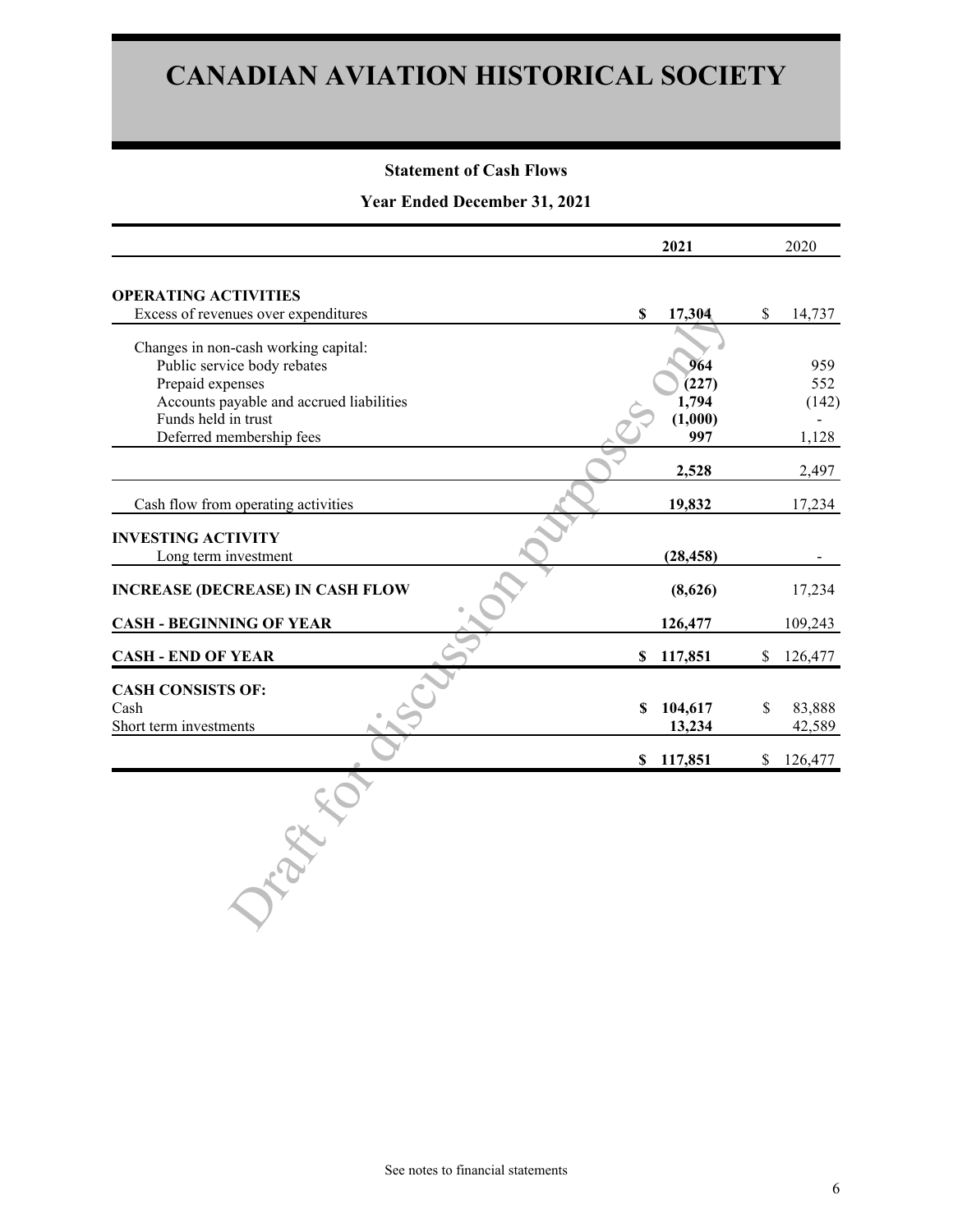### **Notes to Financial Statements**

**Year Ended December 31, 2021**

#### **1. DESCRIPTION OF OPERATIONS**

The Canadian Aviation Historical Society ("Organization") is a not-for-profit organization. The Organization is also a Registered Charity under the Canadian Income Tax Act and is exempt from income taxes. The Organization is dedicated to the preservation of Canada's flying heritage, to support and encourage research into Canadian aeronautical history, to foster the collection and dissemination of knowledge.

#### **2. SUMMARY OF SIGNIFICANT ACCOUNTING POLICIES**

#### **Basis of presentation**

is dedicated to the preservation of Canada's flying heritage, to support and enconautical history, to foster the collection and dissemination of knowledge.<br> **OF SIGNIFICANT ACCOUNTING POLICIES**<br> **OF SIGNIFICANT ACCOUNTING** The Organization follows the standards in Part III of the CPA Canada Handbook and has prepared these financial statements in accordance with Canadian accounting standards for not-for-profit organizations (ASNPO). The financial statements have, in management's opinion, been properly prepared within reasonable limits of materiality and within the framework of the accounting policies outlined below.

#### **Cash and cash equivalents**

Cash is defined as cash on hand, cash on deposit, and short-term deposits with maturity dates of less than 90 days, net of cheques issued and outstanding at the reporting date.

#### **Capital assets**

Capital assets are expensed in the year of acquisition.

#### **Publication costs**

All costs associated with the publication of the Canadian Aviation Historical Society Journal are expensed in the year they are incurred.

#### **Revenue recognition**

The Organization follows the deferral method of accounting for revenue.

Restricted contributions related to general operations are recognized as revenue of the General Fund in the year in which the related expenses are incurred.

Unrestricted contributions are recognized as revenue of the General Fund on a cash basis. These include donations, memberships, annual convention, miscellaneous, fundraising, interest and publication sales.

*(continues)*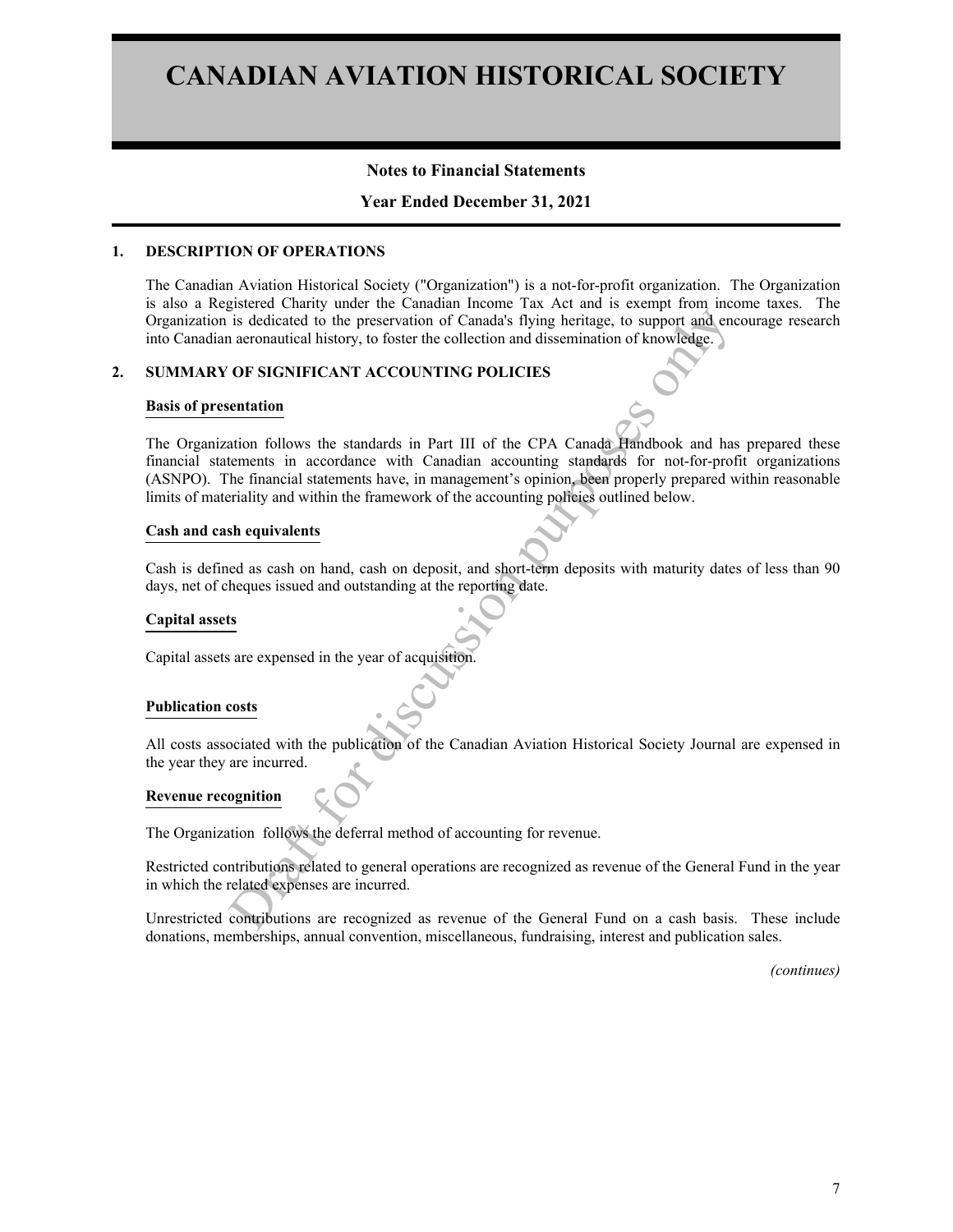### **Notes to Financial Statements**

#### **Year Ended December 31, 2021**

#### **2. SUMMARY OF SIGNIFICANT ACCOUNTING POLICIES** *(continued)*

#### **Financial instruments policy**

#### **Measurement uncertainty**

#### **3. SHORT TERM INVESTMENT**

|    | Measurement of financial instruments                                                                                                                                                                                                                                                                                                                                                                                                                                                                                                                                                                               |                       |                                          |
|----|--------------------------------------------------------------------------------------------------------------------------------------------------------------------------------------------------------------------------------------------------------------------------------------------------------------------------------------------------------------------------------------------------------------------------------------------------------------------------------------------------------------------------------------------------------------------------------------------------------------------|-----------------------|------------------------------------------|
|    | The Organization initially measures its financial assets and financial liabilities at fair value.                                                                                                                                                                                                                                                                                                                                                                                                                                                                                                                  |                       |                                          |
|    | The Organization subsequently measures all its financial assets and financial liabilities at amortized cost, except<br>for investments in equity instruments that are quoted in an active market, which are measured at fair value.<br>Changes in fair value are recognized in the statement of revenue and expenditures.                                                                                                                                                                                                                                                                                          |                       |                                          |
|    | Financial assets measured at amortized cost on a straight-line basis include cash, short and long term<br>investments, and public service body rebates.                                                                                                                                                                                                                                                                                                                                                                                                                                                            |                       |                                          |
|    | Financial liabilities measured at amortized cost on a straight-line basis include accounts payable and accrued<br>liabilities.                                                                                                                                                                                                                                                                                                                                                                                                                                                                                     |                       |                                          |
|    | <b>Measurement uncertainty</b>                                                                                                                                                                                                                                                                                                                                                                                                                                                                                                                                                                                     |                       |                                          |
|    | The preparation of financial statements in conformity with Canadian accounting standards for not-for-profit<br>organizations requires management to make estimates and assumptions that affect the reported amount of assets<br>and liabilities, disclosure of contingent assets and liabilities at the date of the financial statements and the<br>reported amounts of revenues and expenses during the period. Such estimates are periodically reviewed and any<br>adjustments necessary are reported in earnings in the period in which they become known. Actual results could<br>differ from these estimates. |                       |                                          |
| 3. | <b>SHORT TERM INVESTMENTS</b>                                                                                                                                                                                                                                                                                                                                                                                                                                                                                                                                                                                      | 2021                  | 2020                                     |
|    | RBC, 0.25% 1-year cashable GIC, due April 6, 2022<br>RBC, 0.15% Non-redeemable GIC, due July 24, 2022<br>RBC, 2.2% Non-redeemable GIC, due February 5, 2021<br>RBC, 0.15% Non-redeemable GIC, due February 5, 2021                                                                                                                                                                                                                                                                                                                                                                                                 | \$<br>1,163<br>12,071 | \$<br>2,163<br>12,050<br>21,937<br>6,439 |
|    |                                                                                                                                                                                                                                                                                                                                                                                                                                                                                                                                                                                                                    | \$<br>13,234          | \$<br>42,589                             |
|    |                                                                                                                                                                                                                                                                                                                                                                                                                                                                                                                                                                                                                    |                       |                                          |
| 4. | <b>LONG TERM INVESTMENTS</b>                                                                                                                                                                                                                                                                                                                                                                                                                                                                                                                                                                                       | 2021                  | 2020                                     |
|    | RBC, 0.60% Non-redeemable GIC, due February 5, 2023<br>RBC, 0.60% Non-redeemable GIC, due February 5, 2023                                                                                                                                                                                                                                                                                                                                                                                                                                                                                                         | \$<br>22,009<br>6,449 | \$                                       |
|    |                                                                                                                                                                                                                                                                                                                                                                                                                                                                                                                                                                                                                    | \$<br>28,458          | \$                                       |
|    |                                                                                                                                                                                                                                                                                                                                                                                                                                                                                                                                                                                                                    |                       |                                          |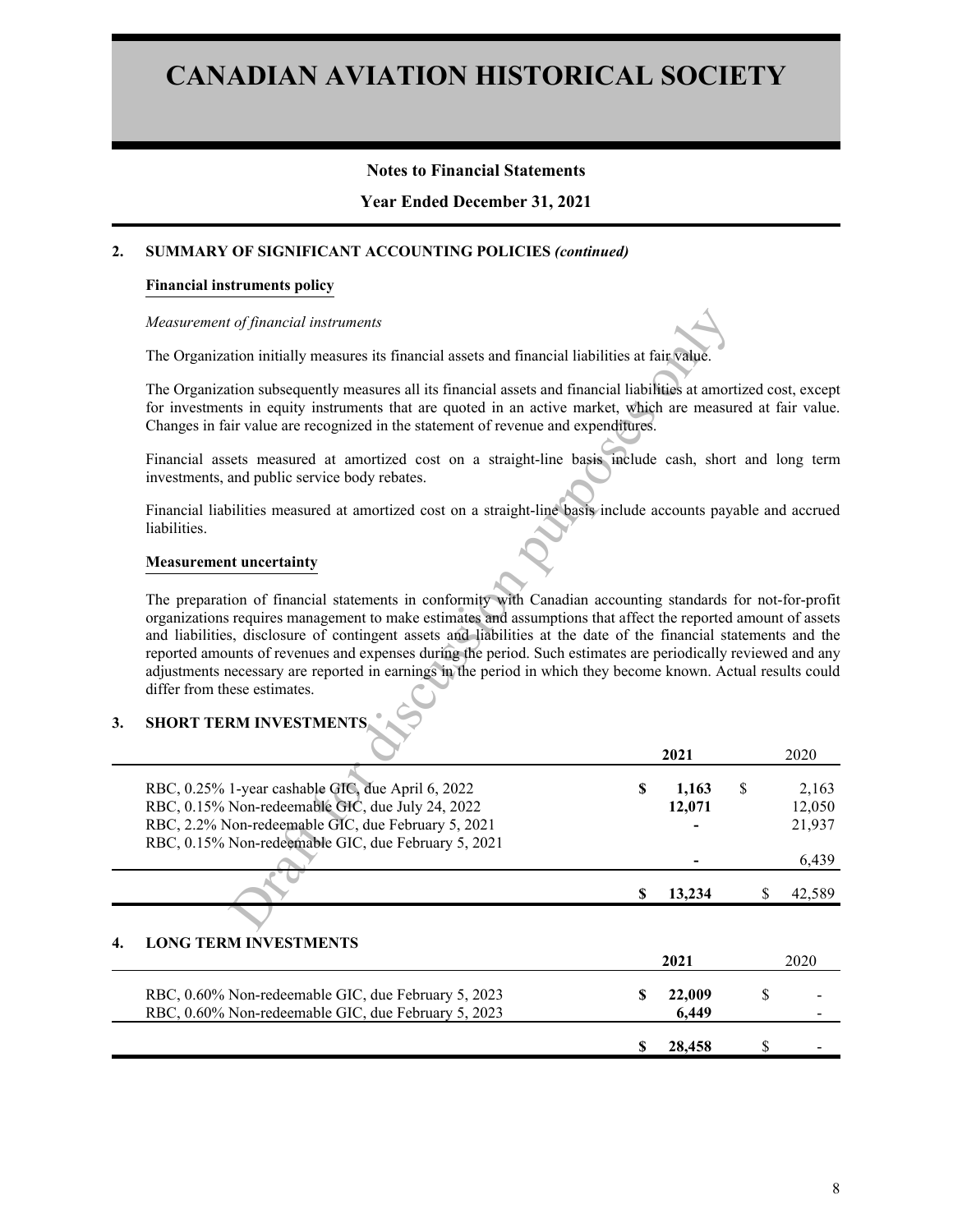### **Notes to Financial Statements**

#### **Year Ended December 31, 2021**

#### **5. FINANCIAL INSTRUMENTS**

The Organization is exposed to various risks through its financial instruments and has a comprehensive risk management framework to monitor, evaluate and manage these risks. The following analysis provides information about the Organization's risk exposure and concentration as of December 31, 2021.

#### *(a) Interest rate risk*

Interest rate risk is the risk that the value of a financial instrument might be adversely affected by a change in the interest rates. In seeking to minimize the risks from interest rate fluctuations, the Organization manages exposure through its normal operating and financing activities. The Organization is exposed to interest rate risk primarily through its investments.

#### *(b) Other price risk*

the Organization's risk exposure and concentration as of December 31, 2021.<br>
At rate risk<br>
it rate risk<br>
it rate risk<br>
it rates. In secking to innimize the risks from interest rate fluctuations, the Organization<br>
it rates. Other price risk is the risk that the fair value or future cash flows of a financial instrument will fluctuate because of changes in market prices (other than those arising from interest rate risk or currency risk), whether those changes are caused by factors specific to the individual financial instrument or its issuer, or factors affecting all similar financial instruments traded in the market. The Organization is exposed to other price risk through its investments.

Unless otherwise noted, it is management's opinion that the Organization is not exposed to significant other price risks arising from these financial instruments.

#### **6. COMPARATIVE FIGURES**

Some of the comparative figures have been reclassified to conform to the current year's presentation.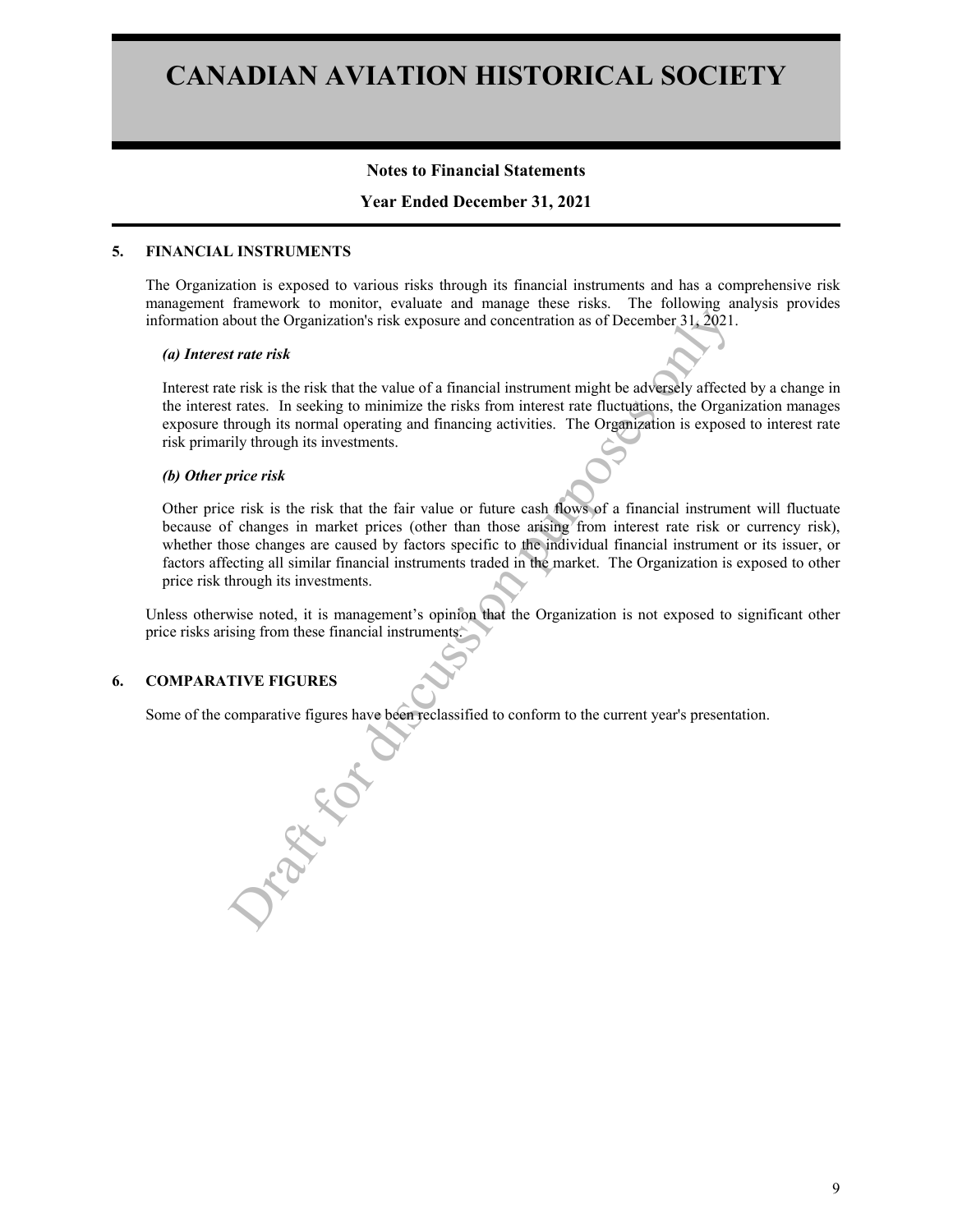| <b>Year Ended December 31, 2021</b>         |                           |              |
|---------------------------------------------|---------------------------|--------------|
|                                             | 2021                      | 2020         |
| <b>REVENUE</b>                              |                           |              |
| Annual convention                           | $\boldsymbol{\mathsf{S}}$ | \$<br>218    |
| Donations                                   | 19,889                    | 30,716       |
| Fundraising                                 | 4,344                     | 4,072        |
| Interest                                    | 123                       | 800          |
| Memberships                                 | 20,250                    | 22,857       |
| Miscellaneous                               | 2,444                     | 5,397        |
| Publication sales                           | 1,776                     | 1,064        |
|                                             |                           |              |
|                                             | 48,826                    | 65,124       |
| <b>EXPENDITURES</b>                         |                           |              |
| Bank charges                                | 1,798                     | 1,760        |
| Community grants and donations              | 300                       | 1,600        |
| Computer and website services               | 4,351                     | 3,214        |
| Conventions                                 |                           | 604          |
| Fundraising                                 | 718                       | 671          |
| Insurance                                   | 4,265                     | 4,138        |
| Office and administration                   | 2,128                     | 1,273        |
| Postage                                     | 5,861                     | 5,105        |
| Printing                                    | 19,153                    | 25,411       |
| Professional fees                           | 6,852                     | 6,075        |
| Rent                                        | 1,934                     | 2,077        |
| Telephone                                   |                           | 78           |
|                                             |                           |              |
|                                             | 47,360                    | 52,006       |
| <b>EXCESS OF REVENUES OVER EXPENDITURES</b> | \$<br>1,466               | \$<br>13,118 |
|                                             |                           |              |

**National** *(Schedule 1)*